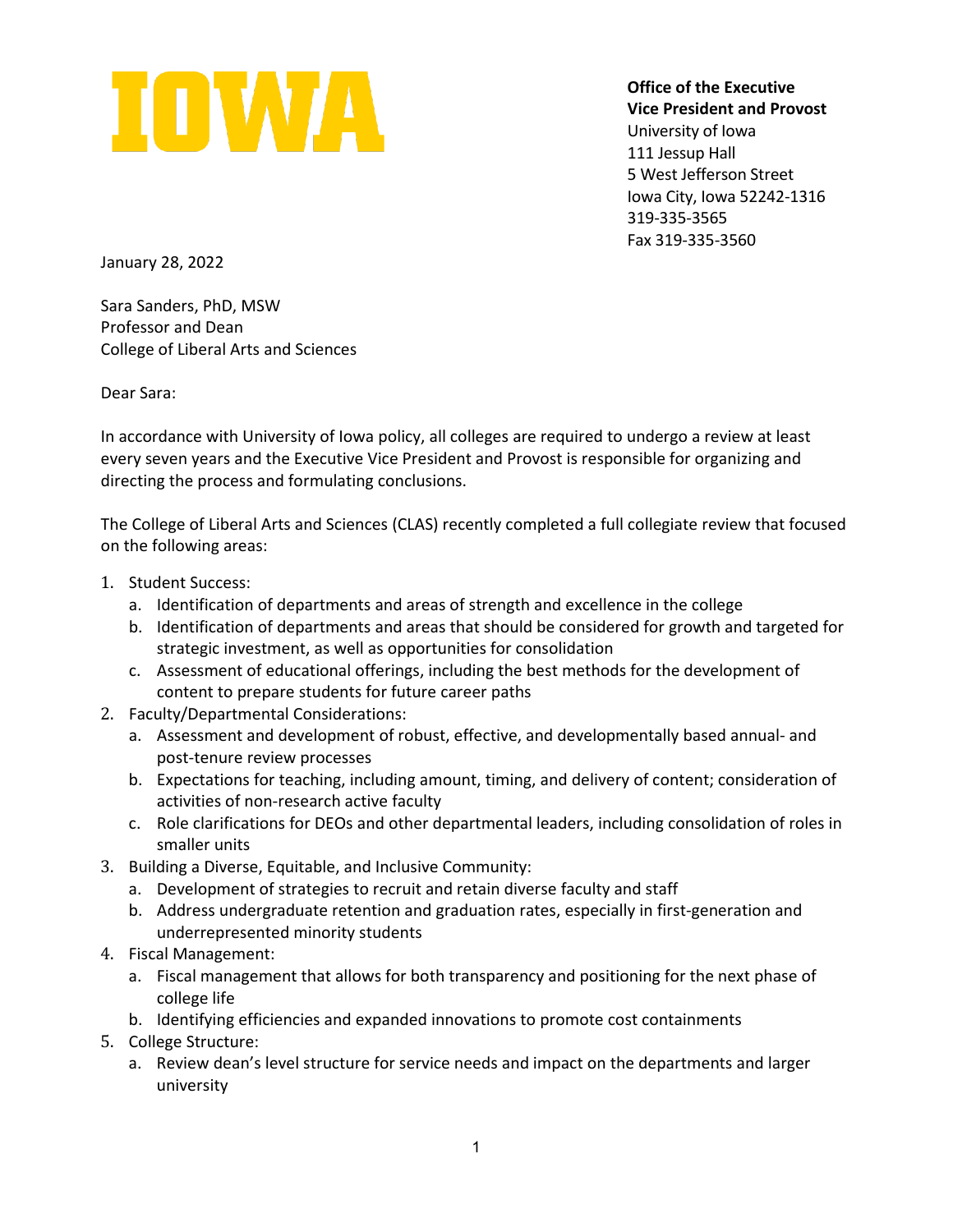The Collegiate Review Committee examined the college's 2021 self-study, the 2014 collegiate review report, and other material that was requested by the review committee. In addition, the Collegiate Review Committee conducted interviews with institutional leadership, including the Council of Deans. The committee also interviewed the College of Liberal Arts and Sciences dean, executive committee, faculty assembly, senior leadership (associate deans and administrative staff), Staff Council, DEOs, and tenure-, clinical-, and instructional-track faculty. The college received the report on December 6, 2021 and was asked to review and respond with any factual errors. A response submitted from the college on December 14, 2021 provided statistics on hiring practices between FY2018 and FY2021; clarified information regarding collegiate versus Graduate College graduate education infrastructure; stated a discrepancy in the number of underrepresented minority faculty leaving the college reported by the college versus the data stated in the report; and noted the review is over an extended period of time and does not necessarily reflect the current activities and practices within the college.

The review team identified many areas of strength within the college, which are summarized below:

- 1. There is a general spirit of good will toward the deans' leadership group among DEOs and faculty, and there were positive views about the dean's overall performance.
- 2. Most faculty across all ranks and tracks report positive relationships within their department.
- 3. Staff had positive remarks about succession planning and staff advancement.
- 4. Deans from the other colleges expressed enthusiasm for collaborating with CLAS on new and existing program opportunities.
- 5. CLAS faculty are productive and creative scholars and educators whose work is fundamental to the reputation of the university.
- 6. CLAS is developing well-rounded citizens with strong reasoning, writing, and critical thinking skills.

The Collegiate Review Committee also provided recommendations, which are summarized below:

- 1. Integrate diversity, equity, and inclusion efforts into all aspects of CLAS.
- 2. Continue to explore new, innovative curricular opportunities, including collaborations with other colleges.
- 3. Evaluate student advising and adopt best practices.
- 4. Assess promotion and tenure criteria and provide consistency across departments, ranks, and tracks where appropriate. Specifically consider instructional-track faculty (ITF) service expectations, teaching expectations of clinical-track faculty (CTF), and how to incorporate emerging forms of scholarship and non-traditional forms of scholarship into review and promotion processes. Monitoring of ITF:TT ratios across programs is also recommended.
- 5. Clarify the advisory role that shared governance bodies have in relation to collegiate decisionmaking processes. Ensure that CLAS Staff Council is integrated into the collegiate shared governance structure as appropriate.
- 6. Develop clear, transparent three- to five-year plans to address faculty hiring, budgetary issues, and deferred maintenance and new construction. Include plans to implement criteria for establishing, merging, and closing programs, and a plan to increase donor support. Engage DEOs and faculty in these processes as appropriate.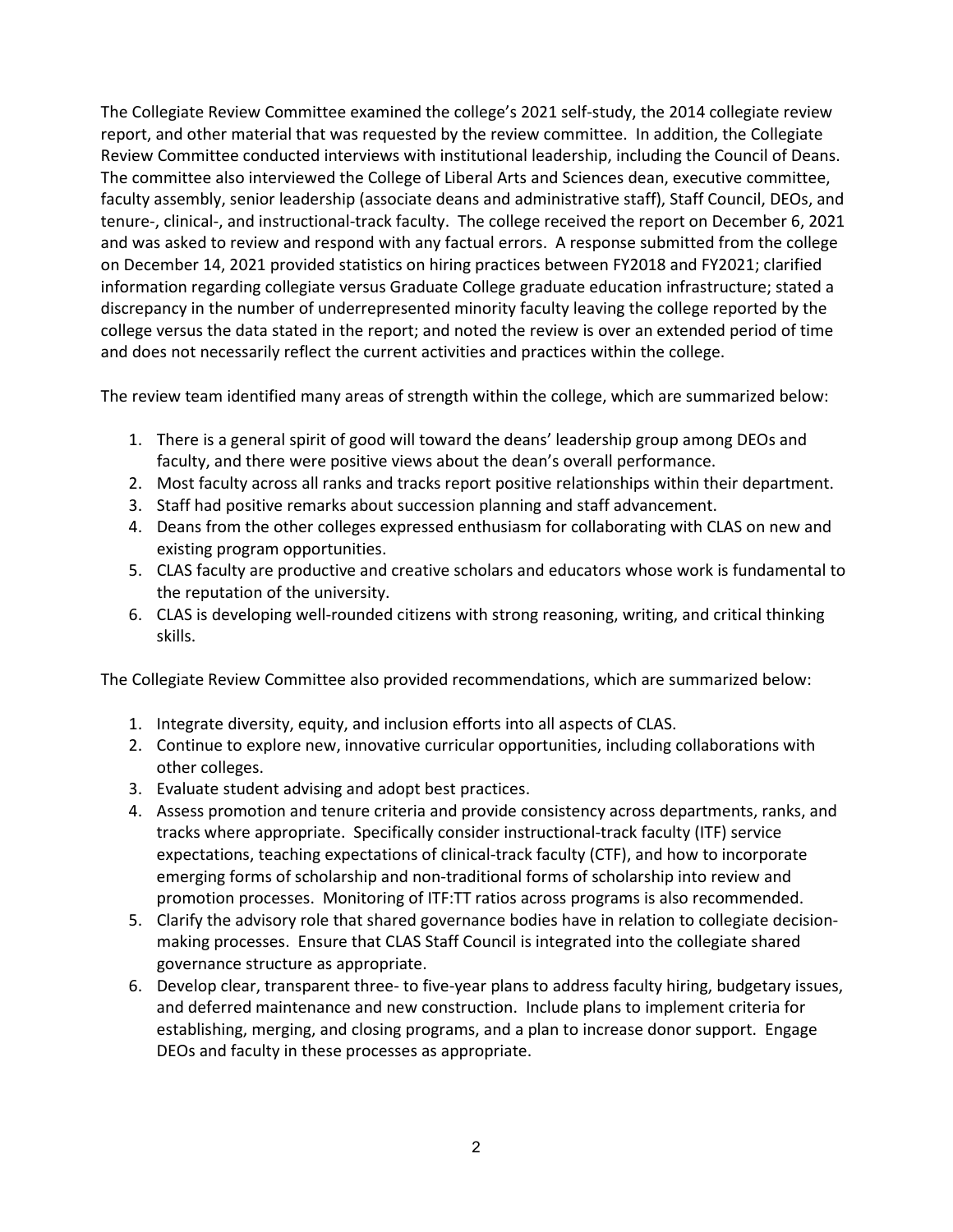After reviewing the College Review Committee Report and the College of Liberal Arts and Sciences' self-study and response letter, I have the following observations and recommendations:

Collegiate Leadership: Collegiate leadership is held in high esteem within the college and across campus. While the leadership restructure has generally been viewed in a positive light, continuing to develop and mentor team members as they gain more experience will be important. The current leadership team has been proactive in engaging with central units and utilizing existing resources on campus to assist in decision-making, and continuing these collaborative efforts will be important moving forward.

Faculty and staff would also benefit from more clarity around the advisory role of various elected groups (faculty assembly, executive committee, staff council) and the role of these groups in collegiate decision-making processes. The role the Graduate College as it relates to graduate education also needs clarity and areas of overlap should be identified. You are encouraged to work in concert with the associate provost for graduate and professional education and dean, Graduate College, to identify areas in the college that could be streamlined and resolve duplicative efforts that exist.

The college's diversity, equity, and inclusion efforts should be continued and further developed in consultation with the university's executive officer and associate vice president for diversity, equity, and inclusion. The Division of Diversity, Equity, and Inclusion is a useful resource as the college develops strategies related to these efforts. The college would also benefit from a dedicated position to support diversity, equity, and inclusion efforts throughout the college.

Budget: There is an appreciation, both within and outside the college, for the unit's current budget challenges. In addition, there is a willingness to engage in the process of right-sizing the college, driven by both short- and longer-term strategic priorities and enrollment needs. This is also a priority of the university's central leadership team, and we will continue to collaborate with the college on budgetrelated issues. A three- to five-year plan for hiring and strategic growth is necessary and will allow for better resource management. With this in mind, the entire college will benefit from better fiscal literacy, planning, and transparency as difficult choices are made. Adopting guiding principles to apply as decisions are made would also help with transparency. The hiring of a permanent budget officer will be critical to support these approaches.

Faculty: College of Liberal Arts and Sciences' faculty are diverse in rank, track, and discipline and make important contributions to the overall mission of the university. Recommendations to address the observations made related to faculty are as follows:

- There has been variance regarding the kind and amount of service required for Instructional Track promotion. This should be reviewed and made more consistent across the college with reasonable expectations laid out.
- The college would benefit from the development of broad definitions of scholarship to support new approaches and disciplines, as well as alternative pathways to promotion.
- Mentorship Faculty noted that a more robust process for mentoring would support the development of junior and mid-career faculty in all tracks. While this may be better managed at the department level, there may be creative ways for the college to engage in this process.